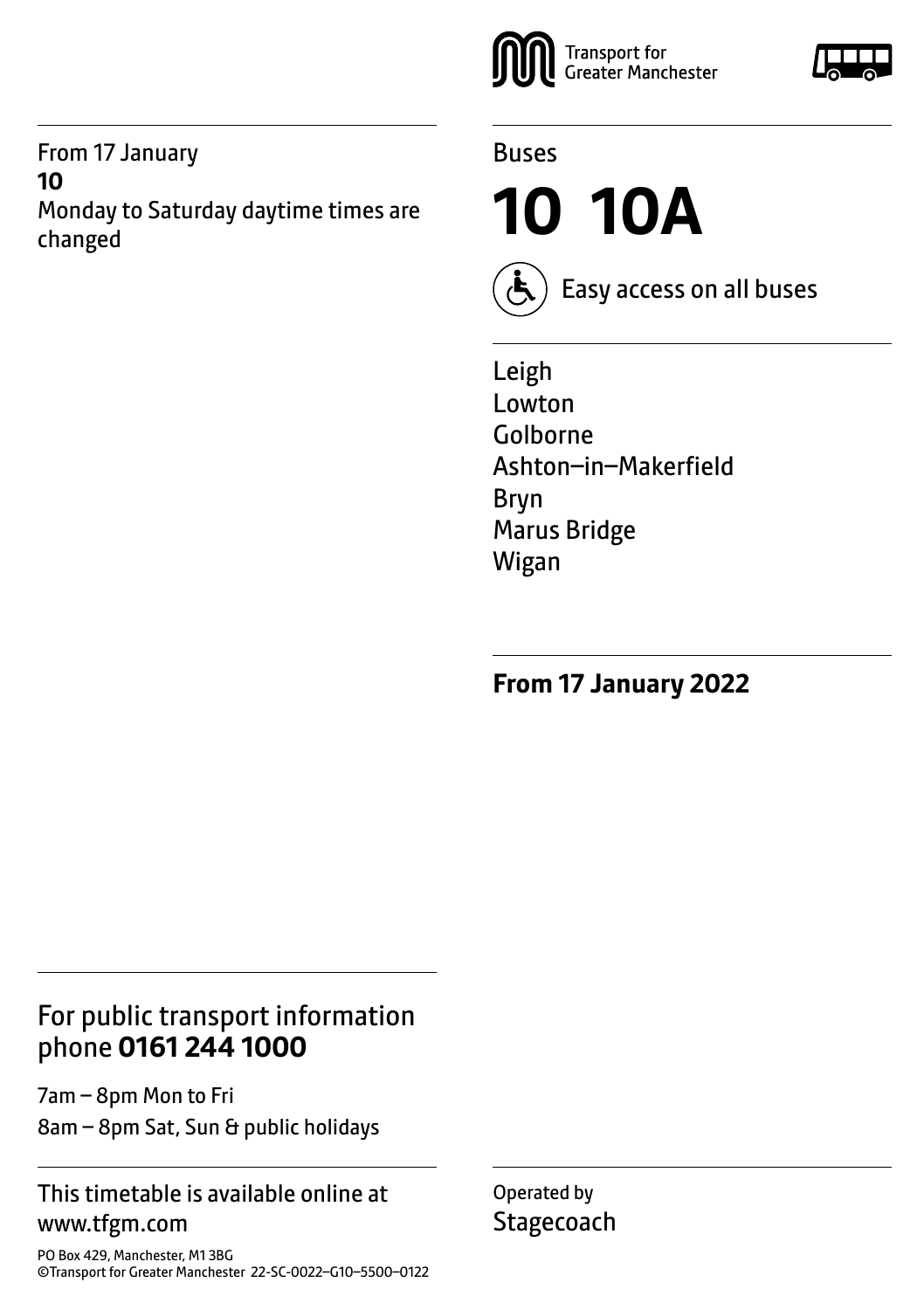# Additional information

## Alternative format

To ask for leaflets to be sent to you, or to request large print, Braille or recorded information phone 0161 244 1000 or visit www.tfgm.com

#### Easy access on buses



 Journeys run with low floor buses have no steps at the entrance, making getting on and off easier. Where shown, low floor buses have a ramp for access and a dedicated space for wheelchairs and pushchairs inside the bus. The bus operator will always try to provide easy access services where these services are scheduled to run.

# Using this timetable

Timetables show the direction of travel, bus numbers and the days of the week. Main stops on the route are listed on the left. Where no time is shown against a particular stop, the bus does not stop there on that journey. Check any letters which are shown in the timetable against the key at the bottom of the page.

## Where to find information about service changes

www.tfgm.com Bus station posters Leaflets from outlets.

# Tickets and information

Bus companies offer a range of tickets for use on their own buses. For travel on any service in the County, use System One tickets, including DaySaver. Travelshops provide tickets, information and journey planning advice on buses, trains and trams for work and pleasure.

# Using the 24 hour clock

Times are shown in four figures. The first two are the hour and the last two are the minutes.

0753 is 53 minutes past 7am 1953 is 53 minutes past 7pm



## Operator details

**Stagecoach** Head Office Hyde Road Ardwick **Manchester** M12 6JS Telephone 0161 273 3377

#### **Travelshops**

#### **Leigh Bus Station**

Monday to Friday 7am to 5.30pm Saturday 8.30am to 1.15pm and 2pm to 4pm Sunday\* Closed

#### **Wigan Bus Station**

Mon to Fri 7am to 5.30pm Saturday 8.30am to 1.15pm and 2pm to 4pm Sunday\* Closed

\*Including public holidays

Printed on coated recycled paper made using 50% recycled fibre from post consumer sources and 50% virgin fibre from sustainable forests.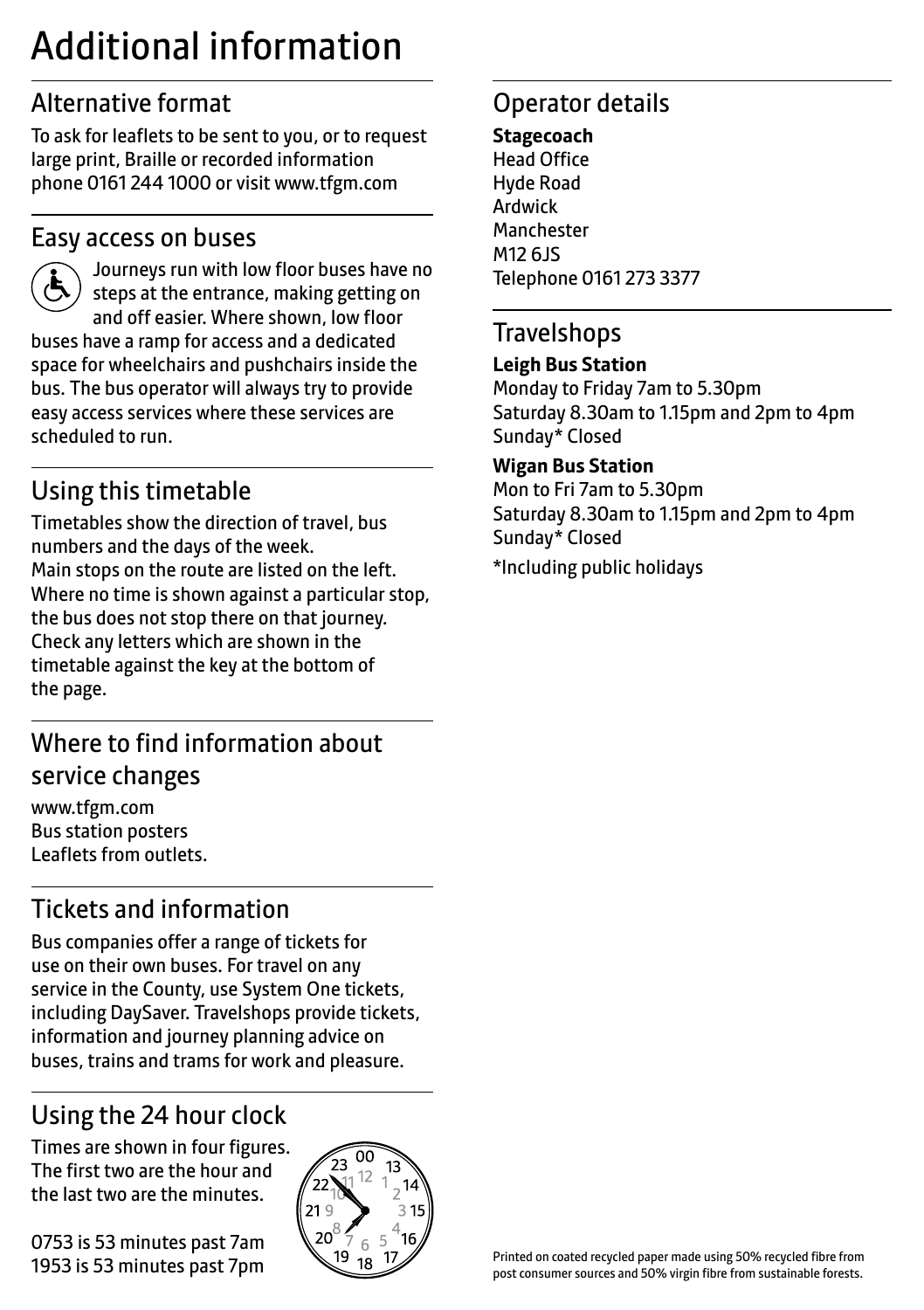# Leigh — Lowton — Golborne — Ashton-in-Makerfield — Wigan via Old Road 10 Leigh — Lowton — Golborne — Ashton-in-Makerfield — Wigan via Lane Head 10A

#### Mondays to Fridays

|                                        | 10    | 10         | 10         | 10   | 10         | 10   | 10   | 10   | 10         | 10              | 10      | 10   | 10   | 10   | 10   | 10   | 10   |       | 10   |
|----------------------------------------|-------|------------|------------|------|------------|------|------|------|------------|-----------------|---------|------|------|------|------|------|------|-------|------|
| Leigh, Bus Station                     |       |            | 0547       | 0602 | 0617       | 0632 | 0647 | 0702 | 0717       | 0732            | 0747    | 0802 | 0817 | 0832 | 0847 | 0902 | 0917 | and   | 1347 |
| Lowton Infant and Junior School        |       |            | 0557       | 0612 | 0627       | 0644 | 0659 | 0715 | 0730       | 0744            | 0759    | 0814 | 0829 | 0844 | 0858 | 0912 | 0926 | every | 1356 |
| Golborne, Asda                         | 0521a | 0551a 0609 |            | 0624 | 0639       | 0700 | 0716 | 0733 | 0748       | 0801            | 0816    | 0831 | 0846 | 0900 | 0912 | 0926 | 0939 | 15    | 1409 |
| Ashton, Town Centre                    | 0533  | 0603       | 0621       | 0636 | 0651       | 0715 | 0735 | 0753 | 0808       | 0821            | 0834    | 0849 | 0903 | 0914 | 0926 | 0940 | 0953 | mins  | 1423 |
| Marus Bridge, Retail Park              | 0543  | 0613       | 0631       | 0646 | 0701       | 0727 | 0748 | 0807 | 0822       | 0835            | 0848    | 0902 | 0915 | 0926 | 0938 | 0952 | 1005 | until | 1435 |
| Wigan, Bus Station                     | 0555  | 0625       | 0643       | 0658 | 0713       | 0744 | 0809 | 0829 | 0844       | 0855            | 0907    | 0920 | 0932 | 0942 | 0954 | 1008 | 1019 |       | 1449 |
|                                        | 10    | 10         | 10         | 10   | 10         | 10   | 10   | 10   | 10         | 10              | 10      | 10   | 10   | 10   | 10   | 10   | 10   | 10    | 10   |
| Leigh, Bus Station                     | 1402  | 1417       | 1432       | 1447 | 1502       | 1517 | 1532 | 1547 | 1602       | 1617            | 1632    | 1647 | 1702 | 1717 | 1732 | 1747 | 1802 | 1817  | 1832 |
| <b>Lowton Infant and Junior School</b> | 1411  | 1426       | 1441       | 1458 | 1513       | 1528 | 1543 | 1558 | 1613       | 1629            | 1644    | 1658 | 1712 | 1727 | 1742 | 1757 | 1812 | 1827  | 1842 |
| Golborne, Asda                         | 1425  | 1440       | 1455       | 1512 | 1527       | 1542 | 1557 | 1612 | 1627       | 1644            | 1659    | 1712 | 1727 | 1742 | 1756 | 1810 | 1825 | 1839  | 1854 |
| Ashton, Town Centre                    | 1440  | 1455       | 1510       | 1527 | 1542       | 1557 | 1612 | 1627 | 1642       | 1659            | 1714    | 1728 | 1743 | 1757 | 1810 | 1823 | 1838 | 1851  | 1906 |
| Marus Bridge, Retail Park              | 1452  | 1508       | 1523       | 1541 | 1556       | 1611 | 1626 | 1641 | 1657       | 1714            | 1729    | 1741 | 1756 | 1810 | 1820 | 1833 | 1847 | b     | 1915 |
| Wigan, Bus Station                     | 1506  | 1522       | 1537       | 1555 | 1611       | 1626 | 1641 | 1656 | 1713       | 1730            | 1745    | 1759 | 1814 | 1828 | 1834 | 1846 | 1859 |       | 1927 |
|                                        |       |            | M          | M    | M          | M    | M    | M    | M          | M               | M       |      |      |      |      |      |      |       |      |
|                                        | 10    | 10         | <b>10A</b> | 10   | <b>10A</b> | 10   | 10A  | 10   | <b>10A</b> | 10<br><b>NF</b> | 10<br>Е | 10   | 10   |      |      |      |      |       |      |
| Leigh, Bus Station                     | 1847  | 1905       | 1925       | 1955 | 2025       | 2055 | 2125 | 2155 | 2225       | 2300            | 2300    | 2325 | 2355 |      |      |      |      |       |      |
| <b>Lowton Infant and Junior School</b> | 1857  | 1915       | 1935       | 2005 | 2035       | 2105 | 2135 | 2205 | 2235       | 2308            | 2308    | 2333 | 0003 |      |      |      |      |       |      |
| Lowton, Lane Head                      |       |            | 1937       |      | 2037       |      | 2137 |      | 2237       |                 |         |      |      |      |      |      |      |       |      |
| Golborne, Asda                         | 1907  | 1925       | 1945       | 2015 | 2045       | 2115 | 2145 | 2215 | 2245       | 2318            | 2318    | 2341 | 0011 |      |      |      |      |       |      |
| Ashton, Town Centre                    | 1917  | 1935       | 1954       | 2024 | 2054       | 2124 | 2154 | 2224 | 2254       | 2327            | 2327    | 2347 | 0017 |      |      |      |      |       |      |
| Marus Bridge, Retail Park              | b     | 1944       | 2003       | 2033 | 2103       | 2133 | 2203 | 2233 | 2303       | b               | 2336    | b    | b    |      |      |      |      |       |      |
| Wigan, Bus Station                     |       | 1955       | 2015       | 2045 | 2115       | 2145 | 2215 | 2245 | 2315       |                 | 2346    |      |      |      |      |      |      |       |      |

M – Journey provided with the financial support of Transport for Greater Manchester

a – Time from Golborne, High Street

b – Continues to Bryn, Train Station 5 minutes later

NF – Not Fridays

F – Fridays only

W– All bus 10 and 10A journeys are run using easy access buses. See inside front cover of this leaflet for details

 $\overline{a}$ **Summer times**: between mid July and early September, some timetables will be different. Check www.tfgm.com for details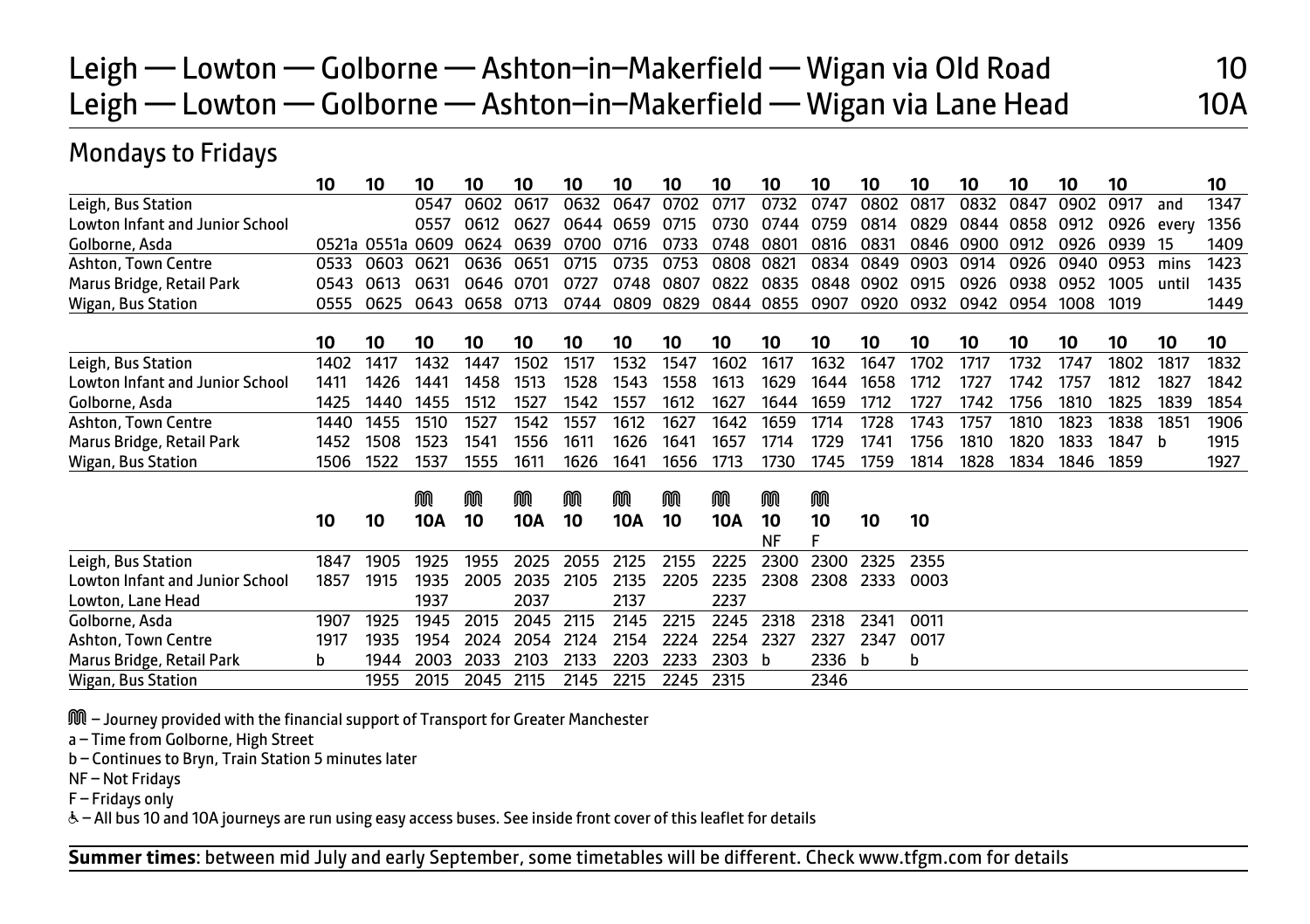## Leigh — Lowton — Golborne — Ashton-in-Makerfield — Wigan via Old Road 10 Leigh — Lowton — Golborne — Ashton-in-Makerfield — Wigan via Lane Head 10A

#### **Saturdays**

|                                        | 10   | 10    | 10   | 10         | 10   | 10   | 10         | 10   | 10   | 10   | 10   |       | 10   | 10   | 10   | 10   |       | 10   | 10   |
|----------------------------------------|------|-------|------|------------|------|------|------------|------|------|------|------|-------|------|------|------|------|-------|------|------|
| Leigh, Bus Station                     |      |       |      | 0650       |      |      | 0732       | 0747 | 0802 | 0817 | 0832 | and   | 0932 | 0947 | 1002 | 1017 | and   | 1532 | 1547 |
| Lowton Infant and Junior School        |      |       |      | 0659       |      |      | 0741       | 0756 | 0811 | 0826 | 0843 | every | 0943 | 0958 | 1013 | 1028 | every | 1543 | 1556 |
| Golborne, Asda                         |      |       |      | 0638a 0707 |      |      | 0738a 0749 | 0804 | 0821 | 0836 | 0853 | 15    | 0953 | 1009 | 1024 | 1040 | 15    | 1555 | 1608 |
| <b>Ashton, Town Centre</b>             | 0553 | 0623  | 0650 | 0720       | 0735 | 0750 | 0802       | 0817 | 0835 | 0850 | 0907 | mins  | 1007 | 1023 | 1038 | 1054 | mins  | 1609 | 1622 |
| Marus Bridge, Retail Park              | 0602 | 0632  | 0700 | 0730       | 0745 | 0800 | 0812       | 0827 | 0845 | 0900 | 0919 | until | 1019 | 1037 | 1052 | 1108 | until | 1623 | 1634 |
| Wigan, Bus Station                     | 0613 | 0643  | 0713 | 0743       | 0758 | 0813 | 0825       | 0840 | 0858 | 0913 | 0932 |       | 1032 | 1051 | 1106 | 1122 |       | 1637 | 1648 |
|                                        |      |       |      |            |      |      |            |      |      |      | M    | M     | M    | m    | m    | M    | m     | M    |      |
|                                        | 10   |       | 10   | 10         | 10   | 10   | 10         | 10   | 10A  | 10   | 10A  | 10    | 10A  | 10   | 10A  | 10   | 10A   | 10   | 10   |
| Leigh, Bus Station                     | 1602 |       | 1702 | 1717       | 1732 | 1747 | 1802       | 1817 | 1830 | 1902 | 1925 | 1955  | 2025 | 2055 | 2125 | 2155 | 2225  | 2300 | 2325 |
| <b>Lowton Infant and Junior School</b> | 1611 | and   | 1711 | 1726       | 1741 | 1757 | 1811       | 1827 | 1840 | 1911 | 1935 | 2004  | 2035 | 2104 | 2135 | 2204 | 2235  | 2308 | 2333 |
| Lowton, Lane Head                      |      | every |      |            |      |      |            |      | 1842 |      | 1937 |       | 2037 |      | 2137 |      | 2237  |      |      |
| Golborne, Asda                         | 1623 | 15    | 1723 | 1737       | 1751 | 1806 | 1821       | 1836 | 1850 | 1921 | 1945 | 2014  | 2045 | 2114 | 2145 | 2214 | 2245  | 2318 | 2341 |
| <b>Ashton, Town Centre</b>             | 1637 | mins  | 1737 | 1749       | 1803 | 1818 | 1833       | 1848 | 1901 | 1931 | 1954 | 2024  | 2054 | 2124 | 2154 | 2224 | 2254  | 2327 | 2347 |
| Marus Bridge, Retail Park              | 1649 | until | 1749 | 1800       | 1812 | b    | 1842       | h    | 1910 | 1940 | 2003 | 2033  | 2103 | 2133 | 2203 | 2233 | 2303  | 2336 | b    |
| Wigan, Bus Station                     | 1703 |       | 1803 | 1814       | 1826 |      | 1856       |      | 1923 | 1950 | 2013 | 2043  | 2113 | 2143 | 2213 | 2243 | 2313  | 2346 |      |
|                                        | 10   |       |      |            |      |      |            |      |      |      |      |       |      |      |      |      |       |      |      |
| Leigh, Bus Station                     | 2355 |       |      |            |      |      |            |      |      |      |      |       |      |      |      |      |       |      |      |
| <b>Lowton Infant and Junior School</b> | 0003 |       |      |            |      |      |            |      |      |      |      |       |      |      |      |      |       |      |      |
| Golborne, Asda                         | 0011 |       |      |            |      |      |            |      |      |      |      |       |      |      |      |      |       |      |      |
| Ashton, Town Centre                    | 0017 |       |      |            |      |      |            |      |      |      |      |       |      |      |      |      |       |      |      |
|                                        | b    |       |      |            |      |      |            |      |      |      |      |       |      |      |      |      |       |      |      |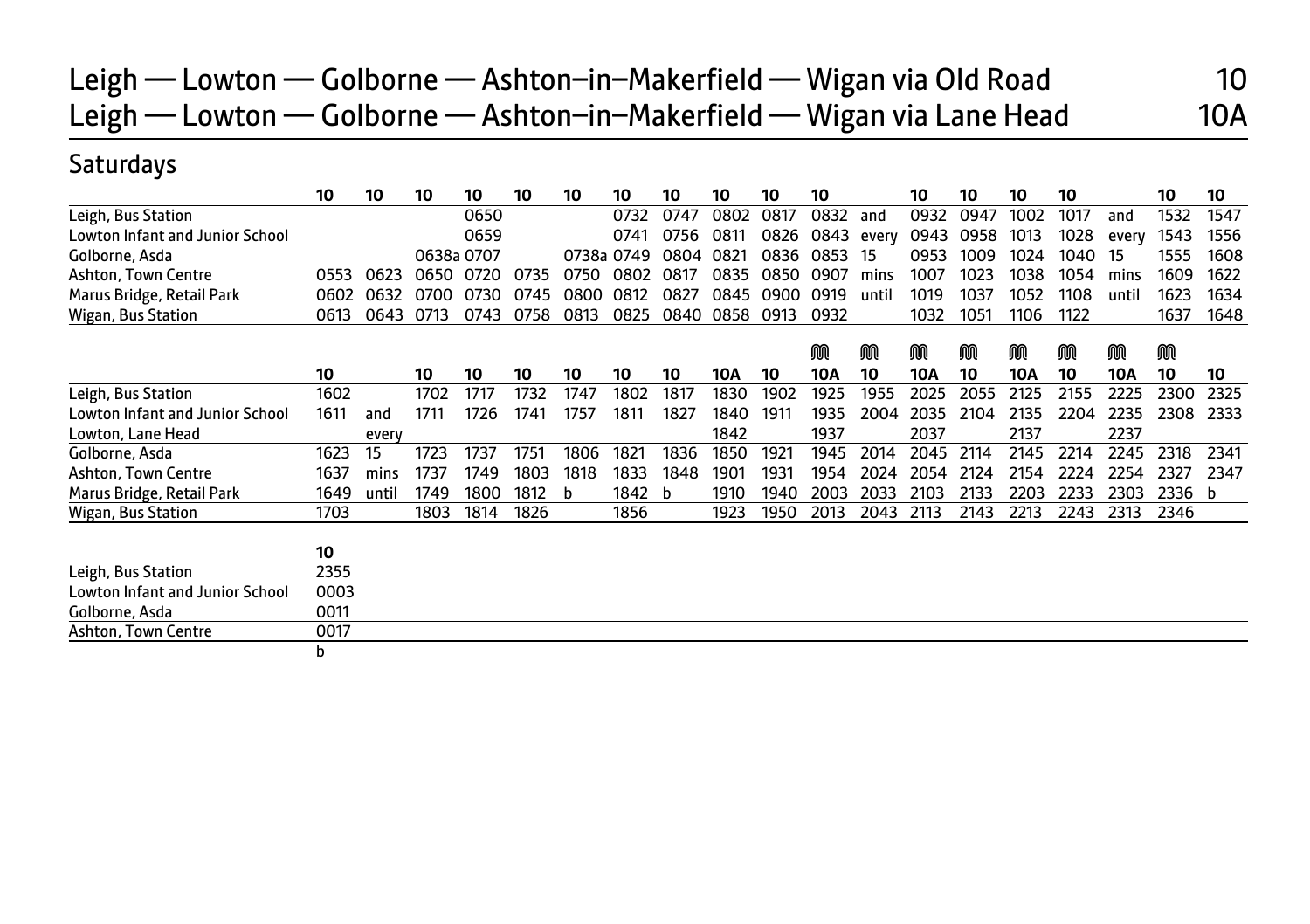#### Sundays and public holidays (except Christmas and New Year period)

|                                        |      |      |      |      |      |      |      |      |     |    |       |      | M    | M    | M    | M    | M    | M    | M    |
|----------------------------------------|------|------|------|------|------|------|------|------|-----|----|-------|------|------|------|------|------|------|------|------|
|                                        | 10   | 10   | 10   | 10A  | 10   | 10A  | 10   |      | 10A | 10 |       | 10   | 10A  | 10   | 10A  | 10   | 10A  | 10   | 10A  |
| Leigh, Bus Station                     |      | 0800 | 0900 | 0930 | 1000 | 1030 | 1100 |      | 30  | 00 |       | 1800 | 1830 | 1900 | 1925 | 1955 | 2025 | 2055 | 2125 |
| <b>Lowton Infant and Junior School</b> |      | 0810 | 0910 | 0940 | 1010 | 1040 | 1110 |      | 40  | 10 | mins  | 1810 | 1840 | 1910 | 1935 | 2005 | 2035 | 2105 | 2135 |
| Lowton, Lane Head                      |      |      |      | 0941 |      | 1041 |      | then | 41  |    | past  |      | 1841 |      | 1937 |      | 2037 |      | 2137 |
| Golborne, Asda                         |      | 0820 | 0920 | 0950 | 1020 | 1050 | 1120 | at   | 50  | 20 | each  | 1820 | 1850 | 1920 | 1945 | 2015 | 2045 | 2115 | 2145 |
| Ashton, Town Centre                    | 0734 | 0829 | 0929 | 0959 | 1029 | 1059 | 1129 |      | 59  | 29 | hour  | 1829 | 1859 | 1929 | 1954 | 2024 | 2054 | 2124 | 2154 |
| Marus Bridge, Retail Park              | 0743 | 0838 | 0938 | 1008 | 1038 | 1108 | 1138 |      | 08  | 38 | until | 1838 | 1908 | 1938 | 2003 | 2033 | 2103 | 2133 | 2203 |
| Wigan, Bus Station                     | 0755 | 0850 | 0950 | 1020 | 1050 | 1120 | 1152 |      | 22  | 52 |       | 1852 | 1922 | 1950 | 2015 | 2045 | 2115 | 2145 | 2215 |
|                                        |      |      |      |      |      |      |      |      |     |    |       |      |      |      |      |      |      |      |      |
|                                        | M    | M    | M    |      |      |      |      |      |     |    |       |      |      |      |      |      |      |      |      |
|                                        | 10   | 10A  | 10   | 10   | 10   |      |      |      |     |    |       |      |      |      |      |      |      |      |      |
| Leigh, Bus Station                     | 2155 | 2225 | 2300 | 2325 | 2355 |      |      |      |     |    |       |      |      |      |      |      |      |      |      |
| <b>Lowton Infant and Junior School</b> | 2205 | 2235 | 2308 | 2333 | 0003 |      |      |      |     |    |       |      |      |      |      |      |      |      |      |
| Lowton, Lane Head                      |      | 2237 |      |      |      |      |      |      |     |    |       |      |      |      |      |      |      |      |      |
| Golborne, Asda                         | 2215 | 2245 | 2316 | 2341 | 0011 |      |      |      |     |    |       |      |      |      |      |      |      |      |      |
| Ashton, Town Centre                    | 2224 | 2254 | 2322 | 2347 | 0017 |      |      |      |     |    |       |      |      |      |      |      |      |      |      |
| Marus Bridge, Retail Park              | 2233 | 2303 | b    | b    | b    |      |      |      |     |    |       |      |      |      |      |      |      |      |      |
| Wigan, Bus Station                     | 2245 | 2315 |      |      |      |      |      |      |     |    |       |      |      |      |      |      |      |      |      |

For details of buses during the Christmas and New Year period, please phone 0161 244 1000

M – Journey provided with the financial support of Transport for Greater Manchester

a – Time from Golborne, High Street

b – Continues to Bryn, Train Station 5 minutes later

& - All bus 10 and 10A journeys are run using easy access buses. See inside front cover of this leaflet for details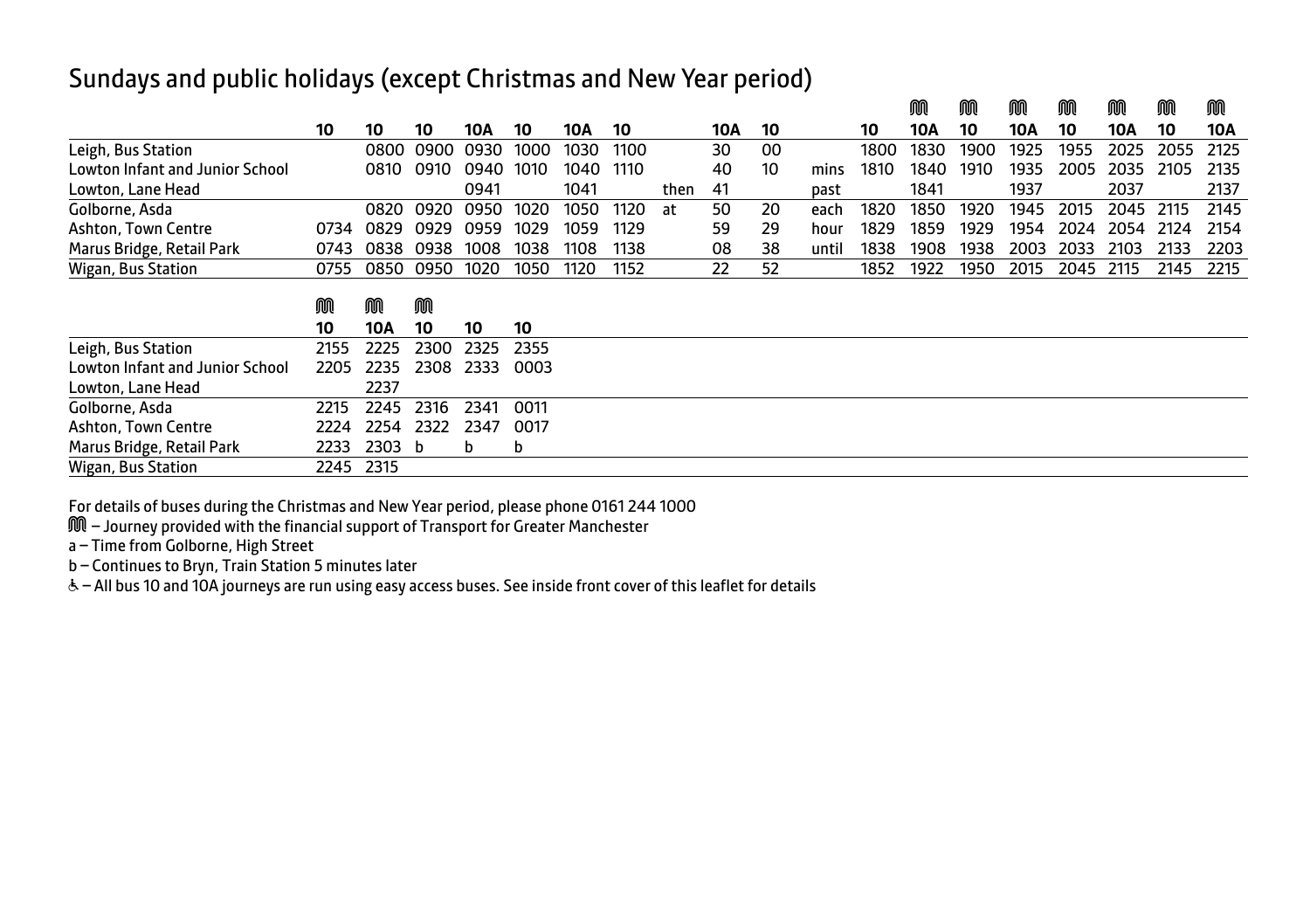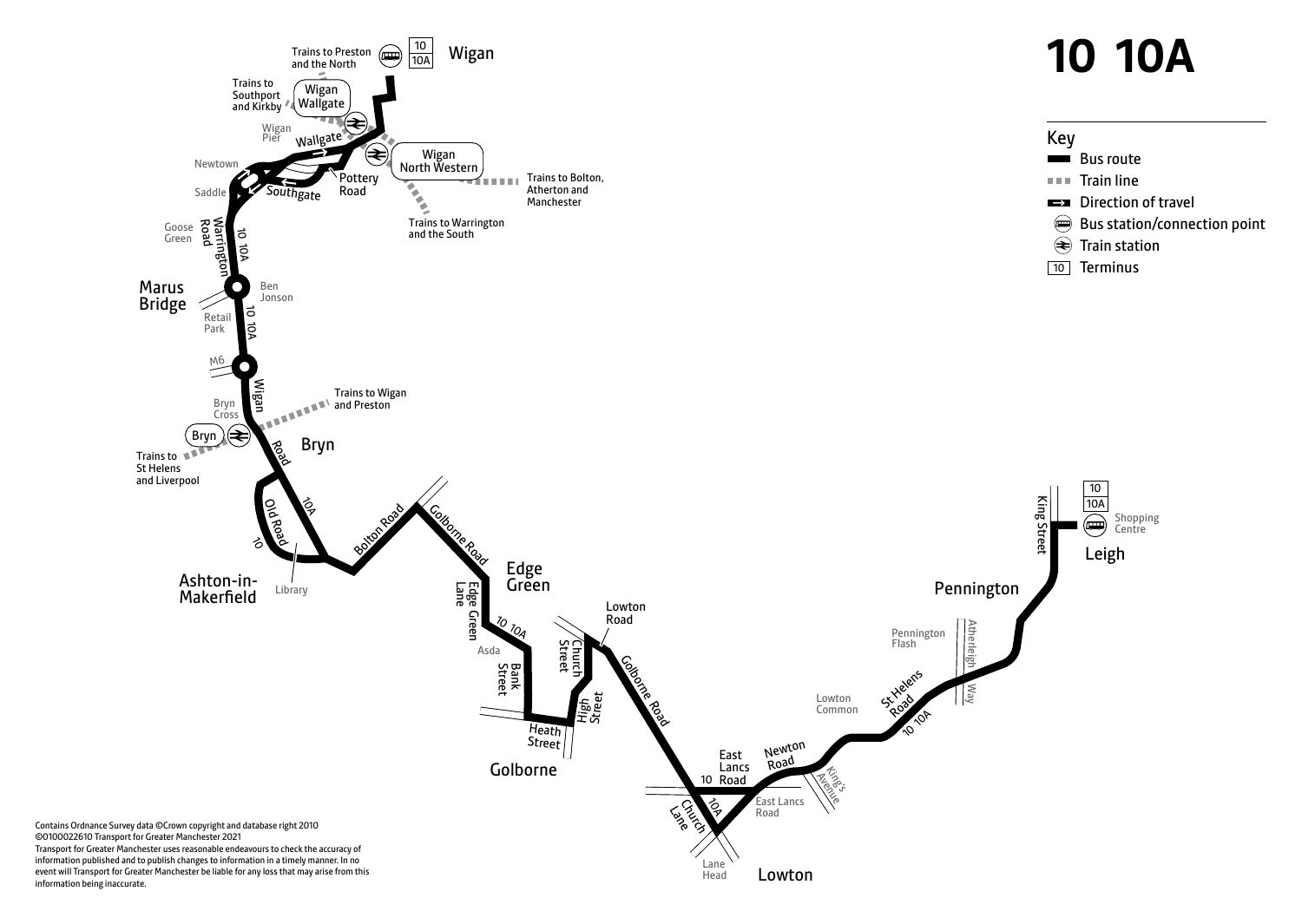Wigan — Ashton-in-Makerfield — Golborne — Lowton — Leigh via Old Road 10 Wigan — Ashton-in-Makerfield — Golborne — Lowton — Leigh via Lane Head 10A

#### Mondays to Fridays

|                           | 10   | 10    | 10   | 10   | 10   | 10   | 10   | 10   | 10   | 10   | 10   | 10   | 10   | 10   | 10   | 10   | 10   |       | 10   |
|---------------------------|------|-------|------|------|------|------|------|------|------|------|------|------|------|------|------|------|------|-------|------|
| Wigan, Bus Station        |      | 0526  |      | 0615 |      | 0640 |      | 0655 | 0710 | 0725 | 0740 | 0755 | 0810 | 0825 | 0840 | 0855 | 0910 | and   | 1025 |
| Marus Bridge, Retail Park |      | 0537  |      | 0626 |      | 0651 |      | 0713 | 0729 | 0744 | 0759 | 0811 | 0826 | 0841 | 0855 | 0909 | 0924 | every | 1039 |
| Ashton, Town Centre       | 0517 | 0547  | 0616 | 0636 | 0650 | 0701 | 0716 | 0727 | 0743 | 0801 | 0817 | 0827 | 0841 | 0856 | 0907 | 0921 | 0934 | -15   | 1049 |
| Lowton, King's Avenue     | 0534 | 0604  | 0633 | 0654 | 0713 | 0731 | 0746 | 0757 | 0813 | 0831 | 0847 | 0857 | 0909 | 0921 | 0932 | 0945 | 0957 | mins  | 1112 |
| Leigh, Bus Station        | 0545 | 0615  | 0645 | 0707 | 0727 | 0743 | 0758 | 0809 | 0827 | 0845 | 0900 | 0910 | 0921 | 0933 | 0941 | 0957 | 1006 | until | 1121 |
|                           | 10   |       | 10   | 10   | 10   | 10   | 10   | 10   | 10   | 10   | 10   | 10   | 10   | 10   | 10   | 10   | 10   | 10    | 10   |
| Wigan, Bus Station        | 1040 | and   | 1355 | 1410 | 1425 | 1440 | 1455 | 1510 | 1525 | 1540 | 1555 | 1610 | 1625 | 1640 | 1655 | 1710 | 1725 | 1740  | 1755 |
| Marus Bridge, Retail Park | 1054 | every | 1409 | 1424 | 1439 | 1454 | 1511 | 1527 | 1542 | 1557 | 1612 | 1627 | 1642 | 1657 | 1714 | 1729 | 1746 | 1756  | 1809 |
| Ashton, Town Centre       | 1105 | 15    | 1420 | 1435 | 1451 | 1506 | 1525 | 1541 | 1555 | 1610 | 1624 | 1639 | 1654 | 1709 | 1725 | 1740 | 1757 | 1806  | 1818 |
| Lowton, King's Avenue     | 1129 | mins  | 1444 | 1500 | 1516 | 1532 | 1553 | 1608 | 1622 | 1637 | 1651 | 1706 | 1721 | 1736 | 1751 | 1805 | 1820 | 1828  | 1838 |
| Leigh, Bus Station        | 1138 | until | 1453 | 1508 | 1526 | 1544 | 1607 | 1621 | 1635 | 1650 | 1704 | 1719 | 1734 | 1749 | 1803 | 1817 | 1832 | 1841  | 1852 |
|                           |      | M     |      | M    |      | M    |      | M    | M    | M    | m    | M    | M    | M    |      |      |      |       |      |
|                           | 10   | 10A   | 10   | 10   | 10   | 10A  | 10   | 10   | 10A  | 10   | 10A  | 10   | 10A  | 10   | 10   |      |      |       |      |
| Wigan, Bus Station        | 1810 | 1825  | 1840 | 1855 | 1915 | 1930 | 1945 | 2000 | 2030 | 2100 | 2130 | 2200 | 2230 | 2300 | 2330 |      |      |       |      |
| Marus Bridge, Retail Park | 1824 | 1837  | 1851 | 1906 | 1926 | 1941 | 1956 | 2011 | 2041 | 2111 | 2141 | 2211 | 2239 | 2309 | 2339 |      |      |       |      |
| Ashton, Town Centre       | 1833 | 1847  | 1902 | 1917 | 1937 | 1952 | 2007 | 2022 | 2052 | 2122 | 2152 | 2222 | 2248 | 2318 | 2348 |      |      |       |      |
| Lowton, Lane Head         |      | 1906  |      |      |      | 2009 |      |      | 2109 |      | 2209 |      | 2305 |      |      |      |      |       |      |
| Lowton, King's Avenue     | 1853 | 1908  |      | 1936 |      | 2011 |      | 2041 | 2111 | 2141 | 2211 | 2241 | 2307 | 2337 |      |      |      |       |      |
| Leigh, Bus Station        | 1906 | 1919  |      | 1945 |      | 2020 |      | 2050 | 2120 | 2150 | 2220 | 2250 | 2316 | 2346 |      |      |      |       |      |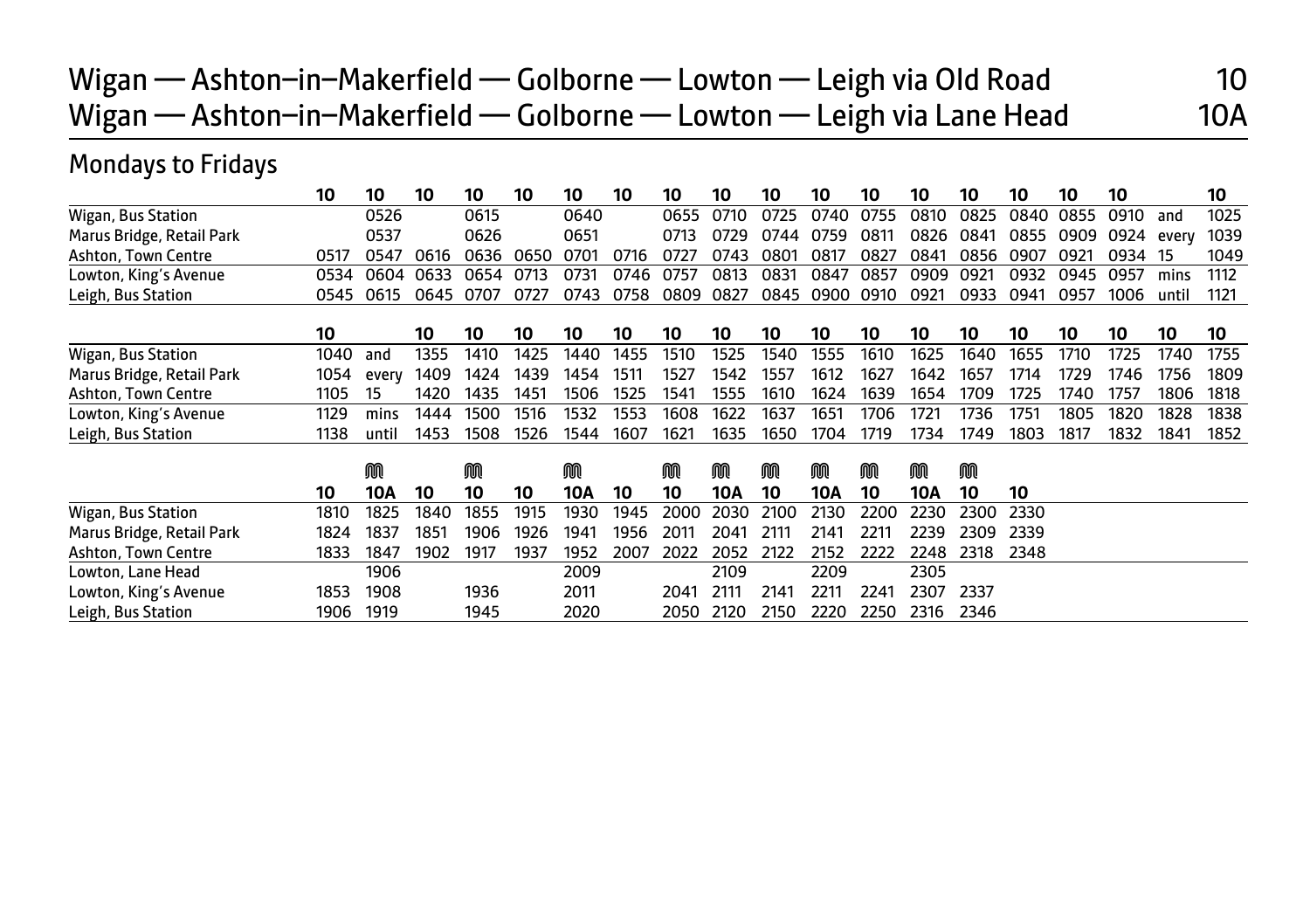#### **Saturdays**

|                            | 10   | 10        | 10   | 10   | 10   | 10   | 10   | 10   | 10   | 10   | 10   | 10   | 10   | 10   |       | 10   | 10   | 10   | 10   |
|----------------------------|------|-----------|------|------|------|------|------|------|------|------|------|------|------|------|-------|------|------|------|------|
| Wigan, Bus Station         | 0625 | 0655      |      | 0725 |      | 0755 |      | 0825 | 0842 | 0857 | 0912 | 0927 | 0942 | 0957 | and   | 1712 | 1727 | 1742 | 1757 |
| Marus Bridge, Retail Park  | 0636 | 0709      |      | 0739 |      | 0809 |      | 0839 | 0856 | 0911 | 0926 | 0941 | 0956 | 1011 | every | 1726 | 1741 | 1756 | 1811 |
| <b>Ashton, Town Centre</b> |      | 0646 0719 | 0735 | 0749 | 0805 | 0819 | 0835 | 0849 | 0906 | 0921 | 0936 | 0951 | 1006 | 1023 | כו    | 1738 | 1752 | 1807 | 1822 |
| Lowton, King's Avenue      | 0704 | 0739      | 0754 | 0809 | 0824 | 0839 | 0855 | 0911 | 0929 | 0944 | 0959 | 1014 | 1029 | 1047 | mins  | 1802 | 1814 | 1829 | 1844 |
| Leigh, Bus Station         | 0715 | 0750      | 0805 | 0820 | 0835 | 0850 | 0905 | 0920 | 0938 | 0953 | 1008 | 1023 | 1038 | 1056 | until | 1811 | 1823 | 1838 | 1853 |
|                            |      | M         |      | M    |      | M    |      | M    | M    | M    | M    | M    | M    | M    |       |      |      |      |      |
|                            | 10   | 10A       | 10   | 10   | 10   | 10A  | 10   | 10   | 10A  | 10   | 10A  | 10   | 10A  | 10   | 10    |      |      |      |      |
| Wigan, Bus Station         | 1815 | 1830      | 1845 | 1900 | 1915 | 1930 | 1940 | 2000 | 2030 | 2100 | 2130 | 2200 | 2230 | 2300 | 2330  |      |      |      |      |
| Marus Bridge, Retail Park  | 1829 | 1842      | 1856 | 1911 | 1926 | 1941 | 1951 | 2011 | 2041 | 2111 | 2141 | 2211 | 2241 | 2311 | 2341  |      |      |      |      |
| Ashton, Town Centre        | 1840 | 1853      | 1907 | 1922 | 1937 | 1952 | 2002 | 2022 | 2052 | 2122 | 2152 | 2222 | 2252 | 2322 | 2352  |      |      |      |      |
| Lowton, Lane Head          |      | 1910      |      |      |      | 2009 |      |      | 2109 |      | 2209 |      | 2309 |      |       |      |      |      |      |
| Lowton, King's Avenue      | 1901 | 1912      |      | 1941 |      | 2011 |      | 2041 | 2111 | 2141 | 2211 | 2241 | 2311 | 2341 |       |      |      |      |      |
| Leigh, Bus Station         | 1910 | 1921      |      | 1950 |      | 2020 |      | 2050 | 2120 | 2150 | 2220 | 2250 | 2320 | 2350 |       |      |      |      |      |

M – Journey provided with the financial support of Transport for Greater Manchester

& - All bus 10 and 10A journeys are run using easy access buses. See inside front cover of this leaflet for details

 $\overline{a}$ **Summer times**: between mid July and early September, some timetables will be different. Check www.tfgm.com for details